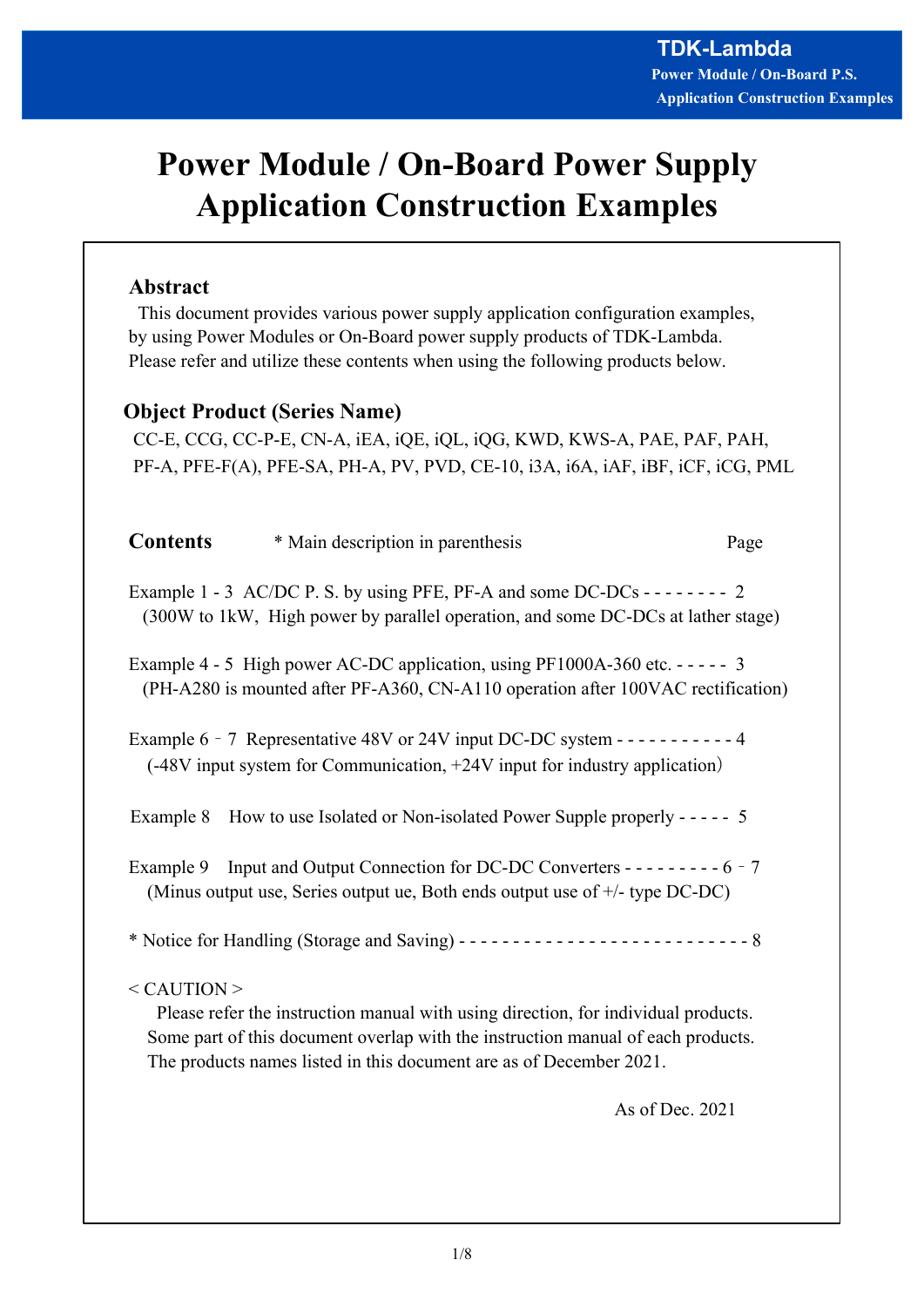# Products Application Construction Examples

 Various system power supplies can be obtained by combining Power Modules and On-Board power supply products with a rich line-up. Here, typical combination examples are shown below by using conceptual diagrams. In addition, it may be necessary to connect in consideration of the start-up sequence. Please also refer to the instruction manual in detail for the each product.

#### Example 1 : 300W, 500W, 1000W~ AC/DC System

This is AC/DC power supply system example using PFE series, built-in PFC and DC-DC in one unit. As the block diagram below, auxiliary (sub) output power supply san be added, but please note start-up timing difference from main output.



\* PFE-F, PFE-FA are available for more high power output by current-share parallel operation.

#### Example 2 : 500 ~ 1500W AC/DC System

PFC designated Power Module, PF-A360 series is used for 360VDC High voltage Buss Line, and on latter stage, 280V input DC-DC modules can be placed for various multiple output system.



#### Example 3 : 700W ~ AC/DC System (Low Voltage Bus-Line)

This is low voltage Bus-Line system for multiple DC output system, using PFE700SA-48, laugh regulation output near 50V which is available for easy parallel operation without using PC terminal. At latter stage, 48V input DC-DC can be used.



Note) Multiple output system is available within the rating power of 50V Bus-Line.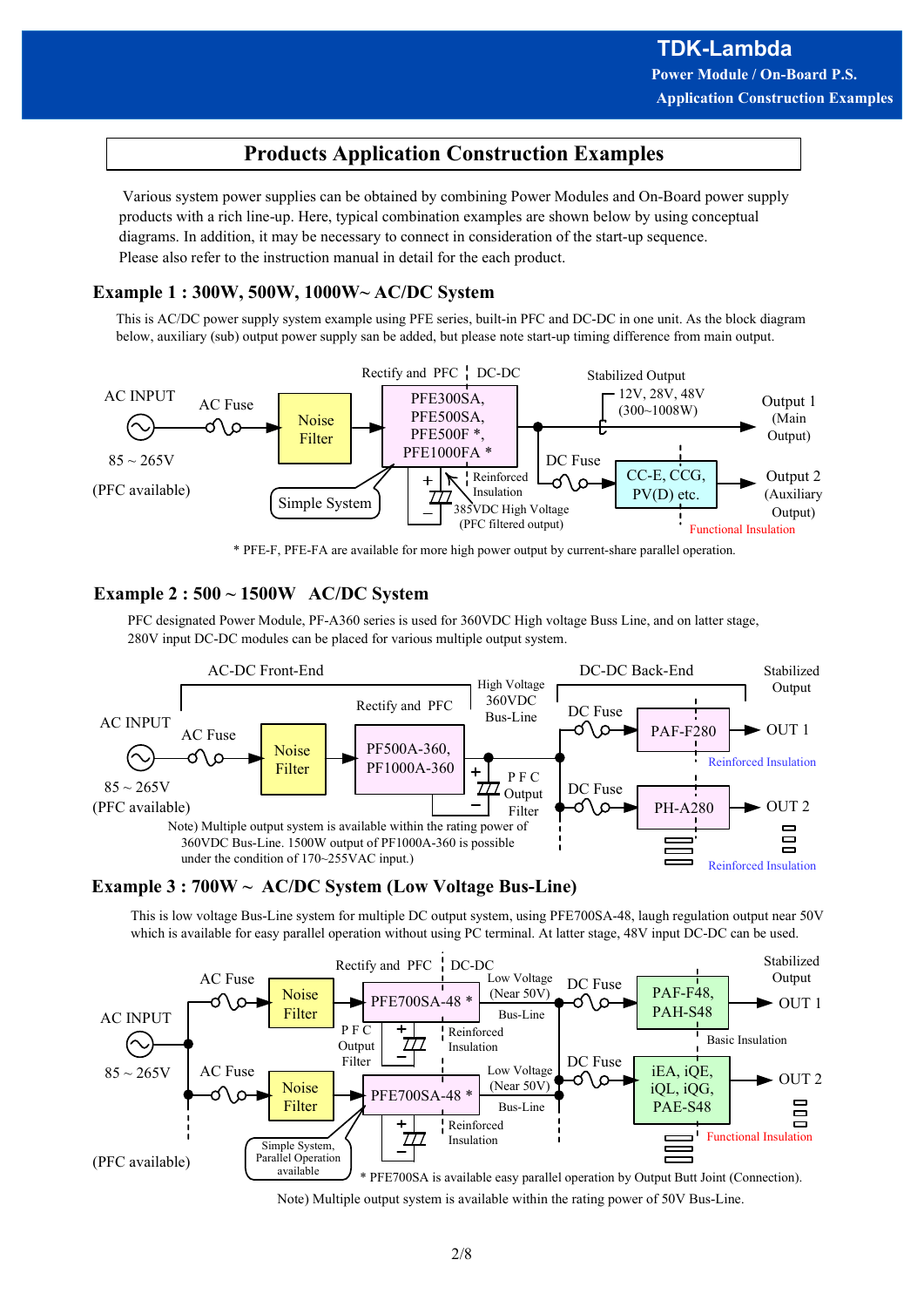# Example 4 : High Power "kW" class N+1 Redundant Parallel AC/DC Aystem

Redundant parallel operation of PF1000A-360 series can realize "High Power and High Reliability" multiple output power supply system with latter DC-DC power module of 280V input type.



#### Example 5 : 100VAC input (for Japan) AC/DC System

Japanese commercial line 100VAC is rectified and filtered, and apply on 110VDC input type power modules (CN-A110). KWS-A or KWD series can be used if output power is small, 25W or less.



Note) KWS-A, KWD series is "All-in-One" type On-Board AC-DC power supply, and also built-in EMC (input) filter, having wide input range spec: 85~265VAC.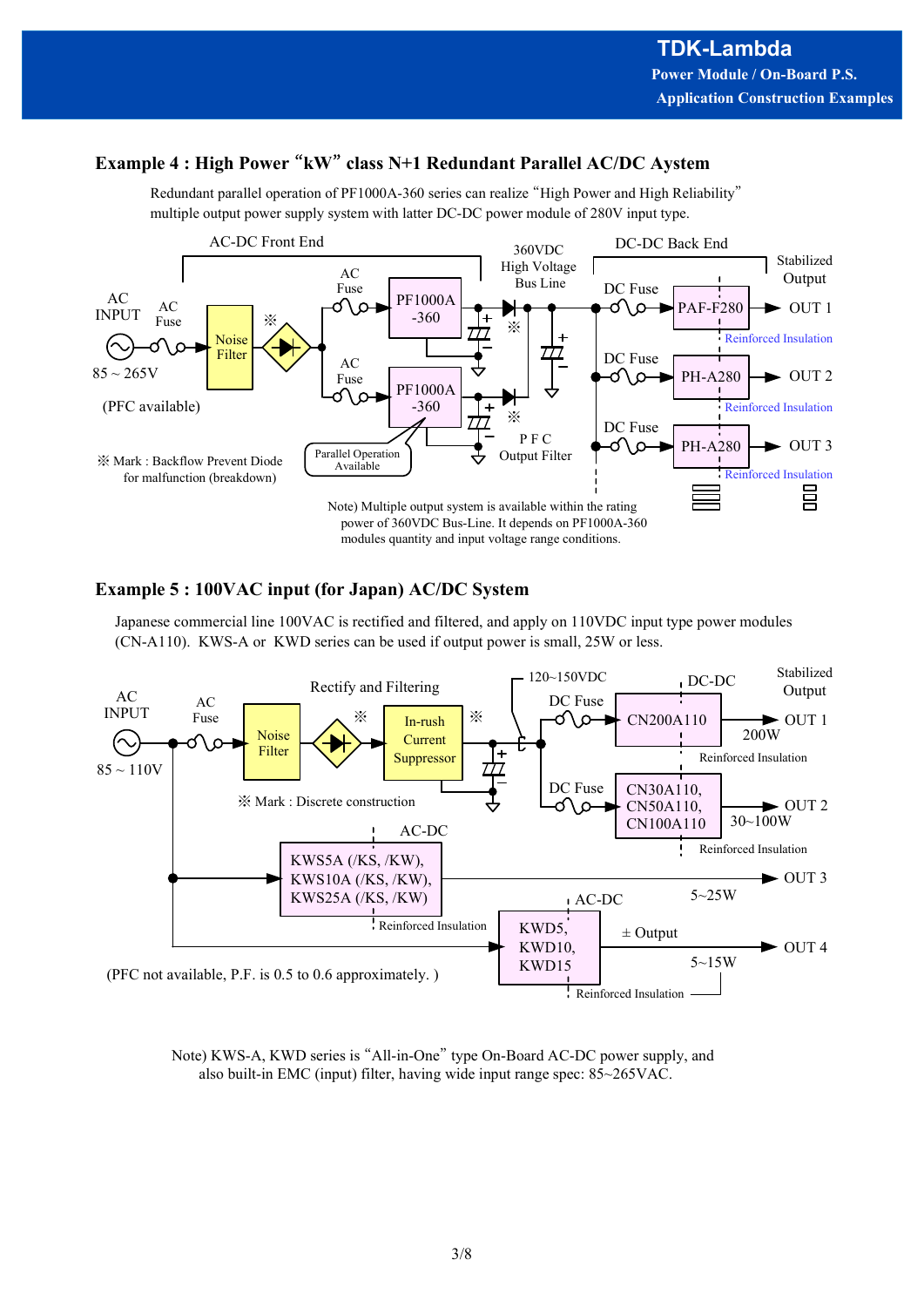### Example 6 : -48V Input DC-DC System for Telecommunication

This is -48V DC input for communication system. Please use input fuse for used equipment with optimization. Input filters or In-rush current suppressor will be no need if having countermeasure at former power supply.



#### Example 7 : +24V Input DC-DC System for Industry Equipment

This is +24V input for General Industry. Please use input fuse for used equipment with optimization. Input filters or In-rush current suppressor will be no need if having countermeasure at former power supply.

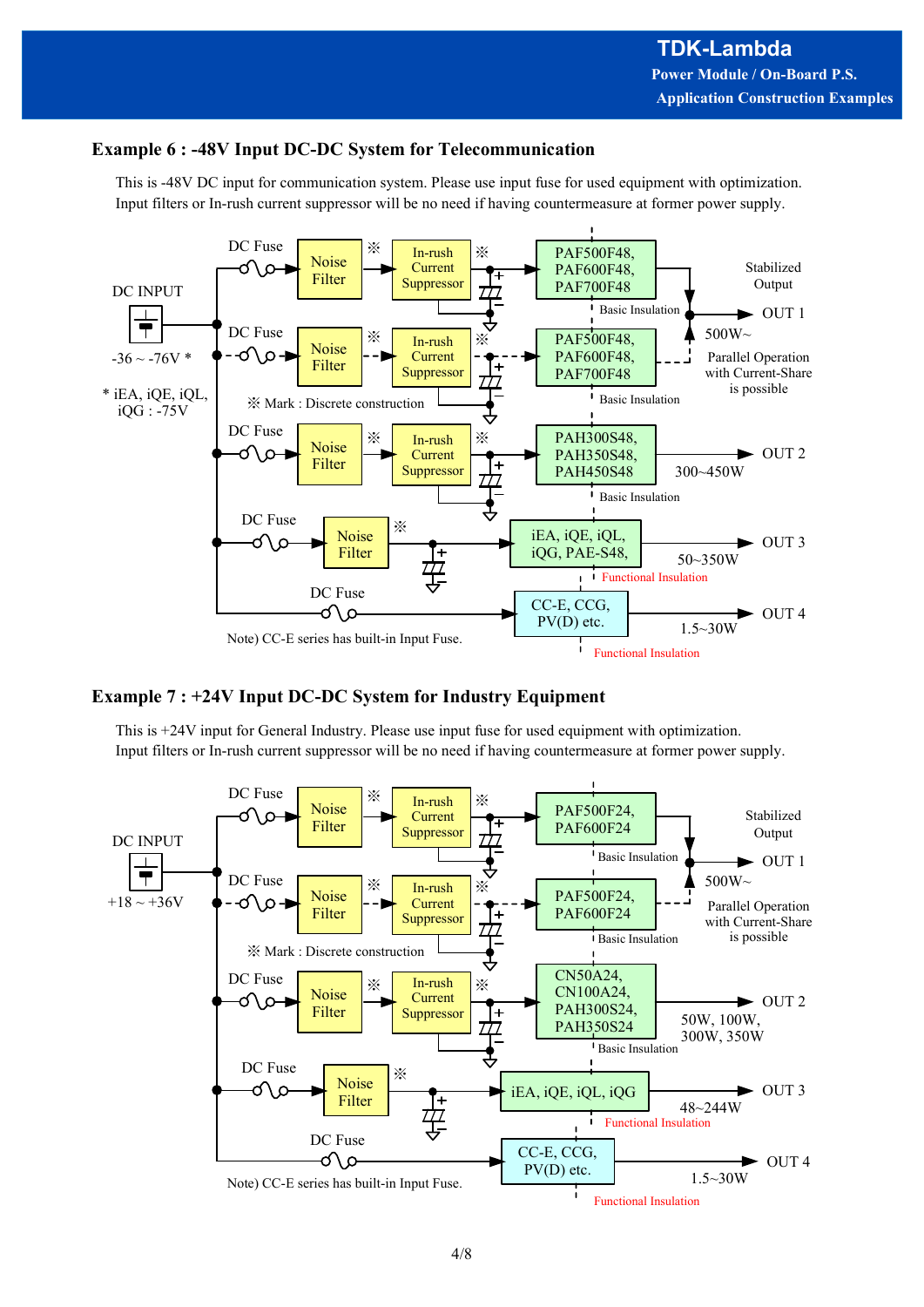### Example 8 : Use of Isolated / Non-isolated DC-DC

This is a system example, non-isolated DC-DC is connected after isolated power supplies for multiple output. Here, 12V or 5V output is converted to other lower voltage. Please note that TDK-Lambda's DC-DC type is Plus (+) output and stepdown only, no line-up of minus (-) output or step-up (boost) DC-DCs.



Note) Voltage difference is required between input and output to operate Non-isolated DC-DC power supplies. For example, 4V or more is needed for Vin-Vo to use i3A, i6A series. Here example i3A, i6A has output power limitation (up to 8V) therefore output wattage is 66,160W each.

#### Reference Information : Internal wiring of Non-isolated DC-DCs

Minus side input/output is common for Non-isolated DC-DC, internally connected even if having multiple terminals.



Although "-Vin" and "-Vout" are same voltage potential, please separate "-Vin" and "-Vout" wiring due to currentflow consideration. Please use "-Vin" only for input wiring, and "-Vout" only for output wiring.

#### Other Notice for using

For Non-isolated DC-DCs, series operation shown  $\begin{bmatrix} \mathbf{F} \mathbf{r} \mathbf{t} \end{bmatrix}$ at the right side circuit diagram cannot be done. (Please avoid this circuit to prevent product damage.)

※ Reason : For the low side DC-DC, +Vin and -Vout are connected between front-end power supply output.

Please use Isolated type DC-DC when using as output series operation.  $\sum_{i=1}^{n}$ 



GND terminal is common with input and output. Good performance can be realized when wiring as "One Point Earth" by separating IN & OUT at GND terminal.

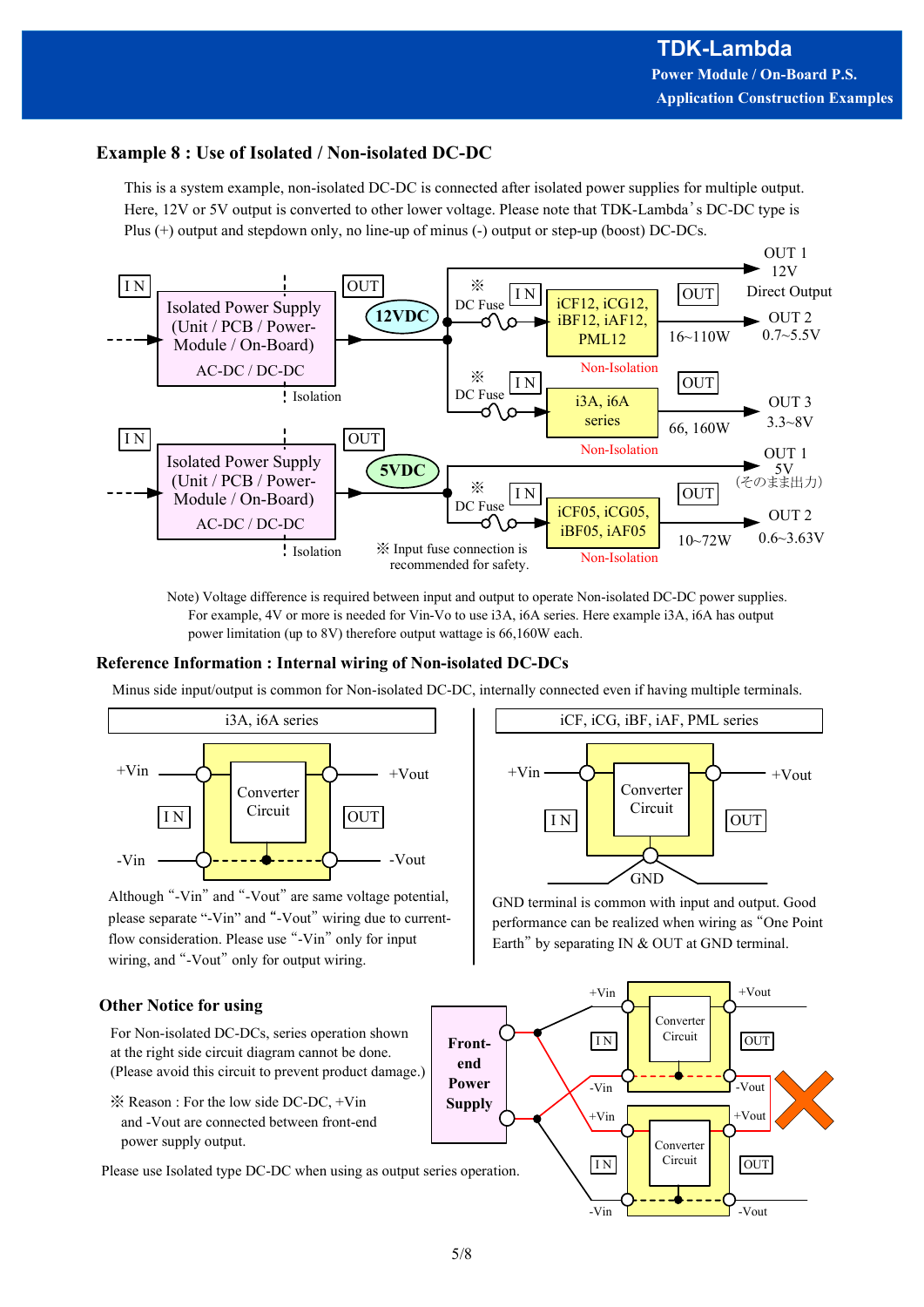Load

#### Example 9 : Input and Output Connection for Isolated DC-DC Converter

Conceptual figure of Isolated DC/DC usage is shown below. External parts will be required depending on the products type. And the terminal name may be different. (For details, refer to the instruction manual of each product.)

Note) The earth mark  $(\frac{1}{\sqrt{1}})$  is '0V' voltage reference of each circuit. RC, CNT, and TRM terminal is omitted.

1. Insertion point of Input Fuse

There are two input fuse insertion positions: (1) positive power supply on the positive side, and (2) negative power supply on the negative side. Please determine the insertion position of the fuse by the safety of the connection state that remains after the fuse (F1) is blown when a failure occurs. give me. In addition, in the instruction manual for each product, it is described based on the positive power supply in (1).





2. Use as Non-isolated DC-DC

If conventional Non-isolated DC-DC power is too large (i3A, i6A:100W~) for the customer, it can be used small isolated DC-DC (CC-E, CCG etc.) as Non-isolated DC-DC by connection between input and output. Then its handling is easy, and available for boost (step-up) DC-DC for partial products.



(3) Piling DC-DC output on its input



3. Series operation example with multiple DC-DC



(2) DC-DC as polarity invertion

 $F1 \qquad \qquad 0 \text{ V}$ Load -5V 0.6A  $0 \text{ V } \frac{1}{\sqrt{1}}$   $0 \text{ V}$   $\frac{1}{\sqrt{10}}$   $0 \text{ V}$   $\frac{1}{\sqrt{10}}$   $0 \text{ V}$ 0 V I N CC6-0512Sx-E OUT I N CC3-2405Sx-E OUT  $+V$ in  $+V$ out  $\bigcirc$  $-Vin$   $\rightarrow$   $Vout \biguparrow \rightarrow$   $\rightarrow$  $\nabla$ in  $\left[\begin{array}{ccc} 1 & 1 \\ 1 & 1 \end{array}\right]$ 

< B. Piling on Negative input example >



Load two  $\overrightarrow{CC}$ 3 series are used, and obtained 9V, 0.5A  $CC3-2405Sx-E$  | 6V  $\bigoplus$  (Example: Rated 30V, 2A). voltages, various output can be realized that is not in the product line-up. In this example on the left, (4.5W). Output side to align the startup at SBD diode as shown in the figure connection.

※ The circuit shown above is an example of the CC-E series. By applying the same idea, it is available CCG or other isolated DC-DC application circuit. In addition, various connection methods can be constructed.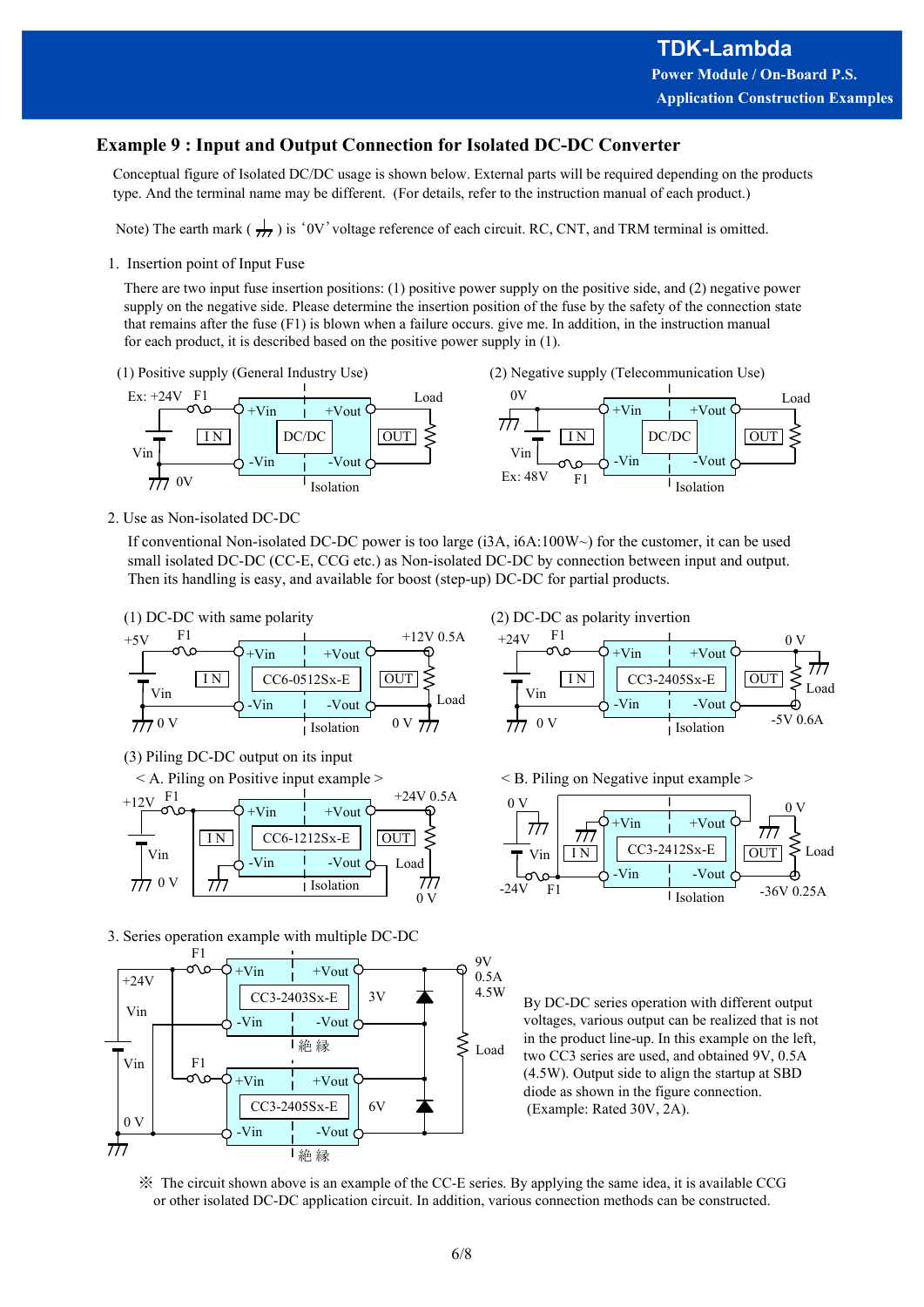## (Continued from previous page) Example 9 : Input and Output Connection for Isolated DC-DC Converter

4. Utilization Outputs at Both Ends on Dual Type (+/-) DC-DC

The output at both ends (+Vout, -Vout) can be used without connecting COM terminal on Dual Type DC-DC. For this application, output voltage is 24V or 30V. And applicable products are as shown below. These products control is monitoring the both ends voltage, so they operate stable on this application.



24V Input, 48V/1.25A (60W) Output DC/DC converter can be constructed by using 2 pcs of CCG30-24-12D by connection as the figure below. Please insert the fuse F1, F2, and connect the input capacitor C1, C2 for each CCG30 product. And the diodes D1, D2 should be used to align the rise up timing. The output capacitor C3, C4 should be connected to reduce output switching noise. Isolation voltage is 1,500VDC between input and output.